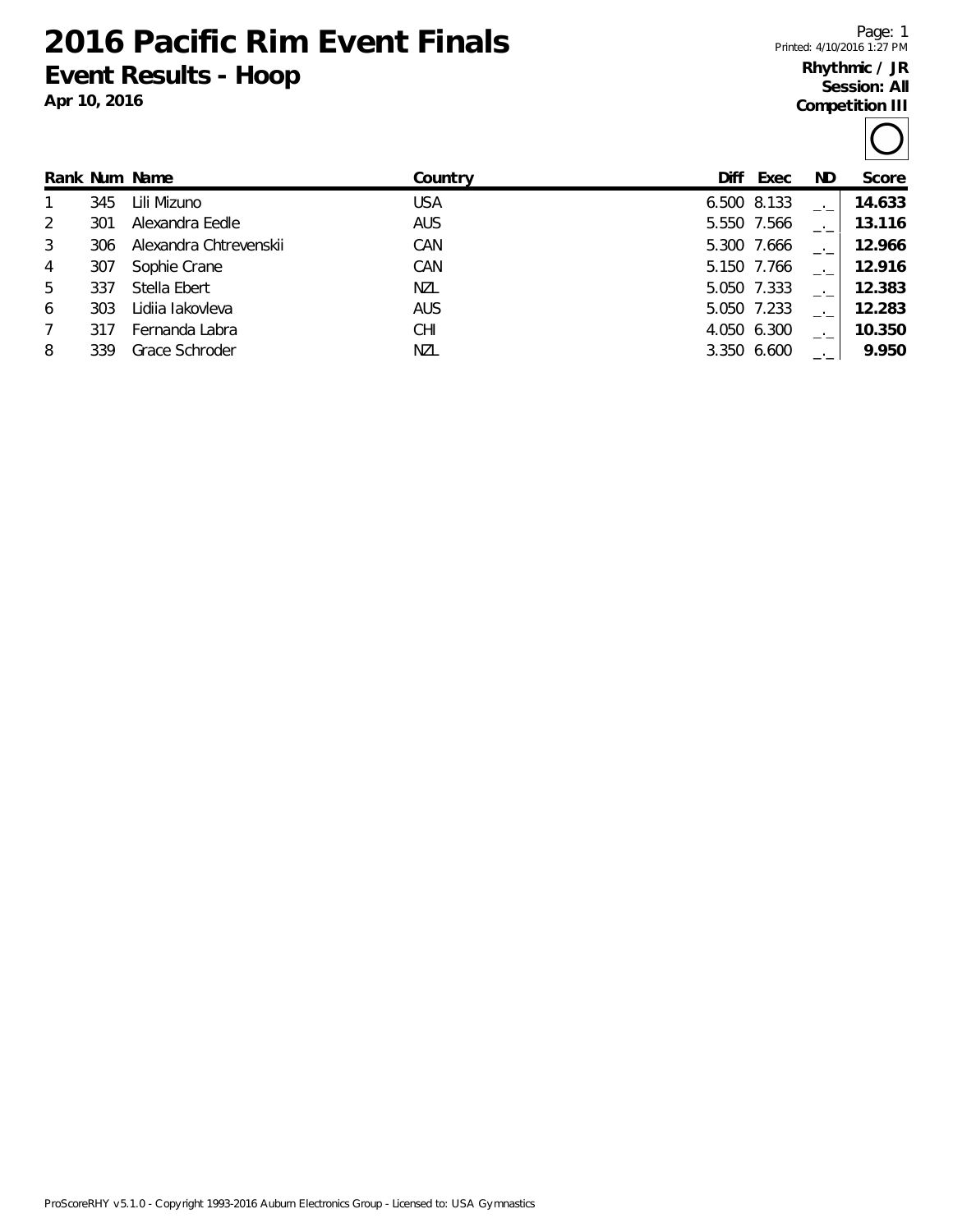**2016 Pacific Rim Event Finals Event Results - Ball**

**Apr 10, 2016**

Page: 1 Printed: 4/10/2016 2:04 PM

## **Rhythmic / JR Session: All Competition III**

|--|

|                 |     | Rank Num Name          | Country    | Diff | Exec        | ND. | Score  |
|-----------------|-----|------------------------|------------|------|-------------|-----|--------|
|                 | 345 | Lili Mizuno            | <b>USA</b> |      | 6.900 8.500 |     | 15.400 |
| 2               | 323 | Yating Zhao            | <b>CHN</b> |      | 6.200 8.200 |     | 14.400 |
| 3               | 306 | Alexandra Chtrevenskii | CAN        |      | 6.050 7.700 |     | 13.750 |
| $\overline{4}$  | 308 | Natalie Garcia         | CAN        |      | 6.000 7.400 |     | 13.400 |
| 5               | 303 | Lidija lakovleva       | <b>AUS</b> |      | 5.600 7.466 |     | 13.066 |
| 6               | 337 | Stella Ebert           | <b>NZL</b> |      | 5.050 7.333 |     | 12.383 |
| $7\overline{ }$ | 302 | Audrey Freeman         | <b>AUS</b> |      | 4.500 7.400 |     | 11.900 |
| 8               | 339 | Grace Schroder         | NZL        |      | 4.500 7.033 |     | 11.533 |
|                 |     |                        |            |      |             |     |        |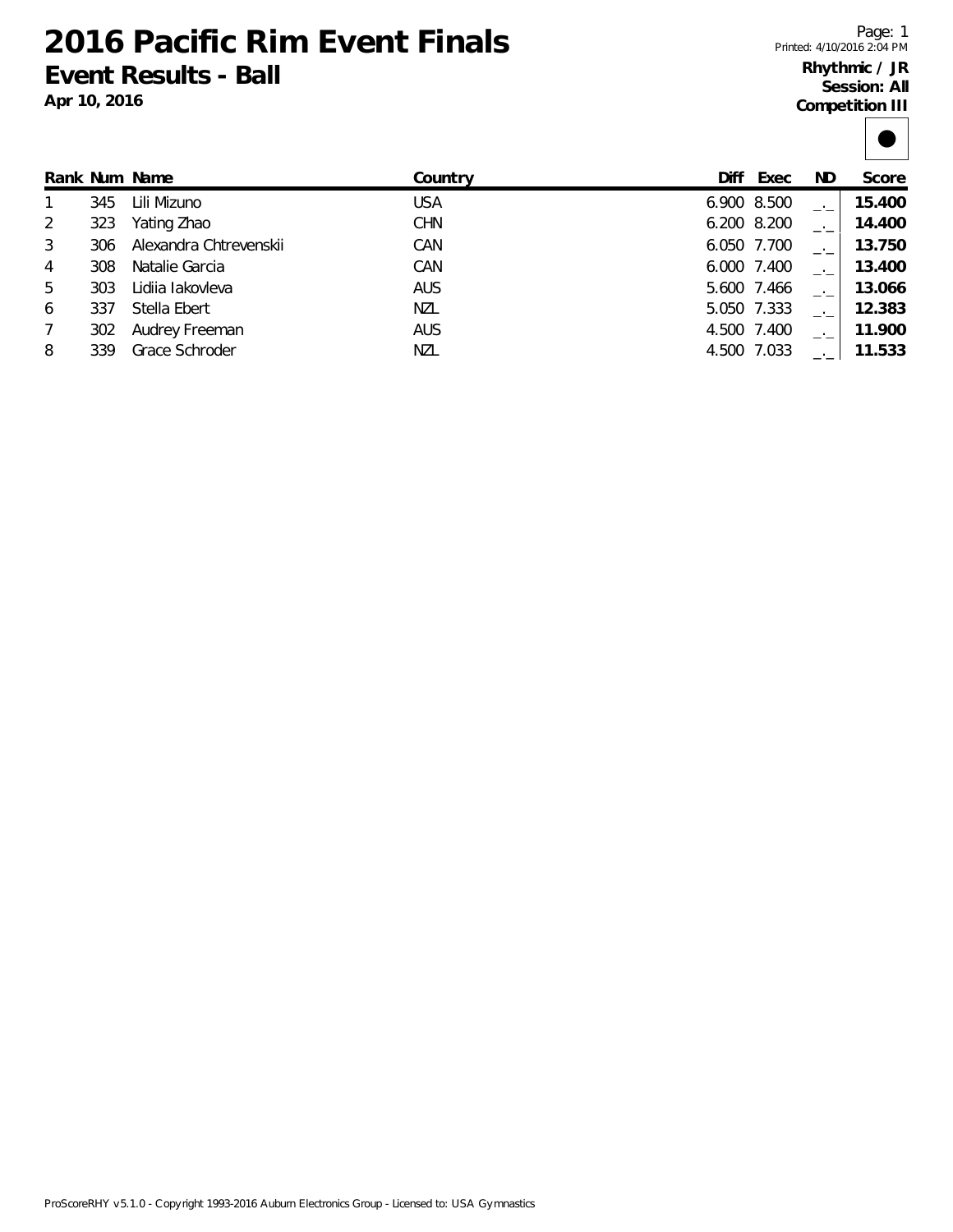**2016 Pacific Rim Event Finals Event Results - Clubs**

**Apr 10, 2016**

Page: 1 Printed: 4/10/2016 3:02 PM

## **Rhythmic / JR Session: All Competition III**

|                |     |                        |            |             |      |     | $\sim$ $\sim$ $\sim$ |
|----------------|-----|------------------------|------------|-------------|------|-----|----------------------|
|                |     | Rank Num Name          | Country    | Diff        | Exec | ND. | Score                |
| 1              | 345 | Lili Mizuno            | <b>USA</b> | 6.800 8.033 |      |     | 14.833               |
| 2              | 323 | Yating Zhao            | <b>CHN</b> | 5.900 8.200 |      |     | 14.100               |
| $\mathbf{3}$   | 303 | Lidija lakovleva       | <b>AUS</b> | 6.100 7.500 |      |     | 13.600               |
| $\overline{4}$ | 306 | Alexandra Chtrevenskii | CAN        | 5.800 7.733 |      |     | 13.533               |
| 5              | 301 | Alexandra Eedle        | <b>AUS</b> | 4.950 7.433 |      |     | 12.383               |
| 6              | 308 | Natalie Garcia         | CAN        | 4.100 7.000 |      |     | 11.100               |
| 7              | 337 | Stella Ebert           | NZL        | 3.050 6.766 |      |     | 9.816                |
| 8              |     | Fernanda Labra         | <b>CHI</b> | 2.850 6.033 |      |     | 8.883                |
|                |     |                        |            |             |      |     |                      |

ProScoreRHY v5.1.0 - Copyright 1993-2016 Auburn Electronics Group - Licensed to: USA Gymnastics